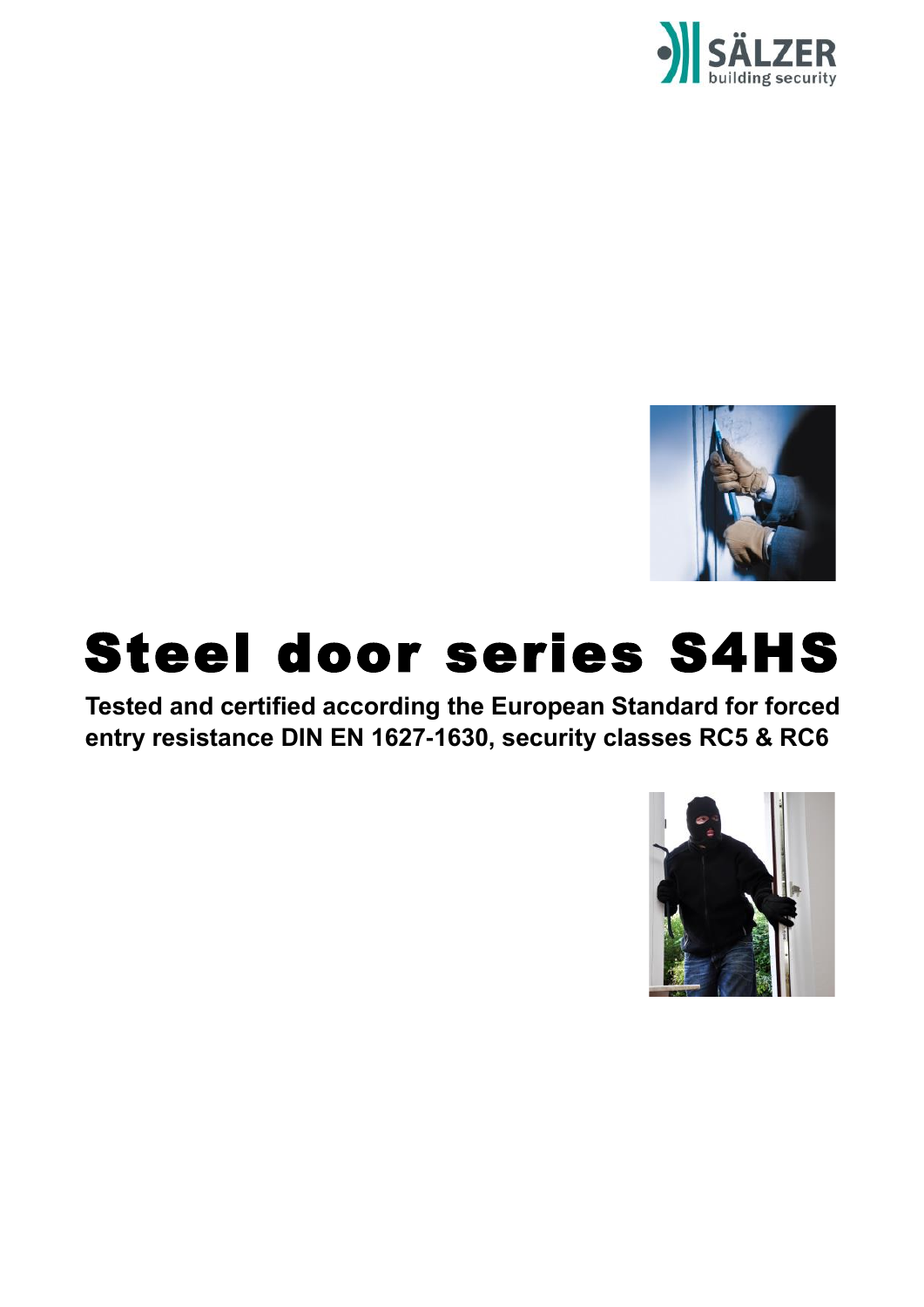### **Protect values**

**The number of burglaries has increased extremely in the last few years. Only every sixth burglary could be solved. Therefore it is important to prevent forced entry attempts by installing mechanical security components. The VdS (association of all insurance companies in Germany) recommends first of all to secure a building with mechanical components and afterwards to install electronic security solutions. The SÄLZER steel door series S4HS offers that required mechanical protection. The door was tested in accordance with the European standard for forced entry resistance DIN EN 1627-1630 in the highest protection classes RC5 & RC6.** 

The electronics devices like video control detects the burglar and reports it immediately. However, the intrusion can not be prevented only by installing electronical security components. Depending on time of day, the volume of traffic and the staffing level it could require up to 20 minutes until the police or the security company arrives at the site of crime. Therefore it is necessary to prevent the burglary by installing mechanical security technology. This ensures that e.g. valuable data, new product developments or valuables can not be stolen, drinking water can not be contaminated or gas pipes can not be sabotaged.

### **Areas of application**

- Energy suppliers
- Industrial companies
- Data center
- Research laboratories
- As well as special warehouses of freight forwarders, at airports, museums, arms and munition factories, pyrotechnics, storage locations of radioactive materials etc.
- Private security rooms "Panic room"
- And lot of more ...

#### **Tested and certified**

The European standard for forced entry resistant assume in the highest resistant levels RC5/RC6 that an experienced burglar would professional prepared commit the burglary. It is assumed that the burglar uses power tools such as power drill, jigsaw and angle grinder in addition to usual tools such as crowbar and hammer. With increasing resistance levels - from RC1 up to RC6 - the number and the quality of the used tools increases and also the testing time. In the class RC6 the testing time will take 20 minutes.



The examiner tried to saw off the hinges of the door with a sabre saw; without success as the certificate confirms.



The examiner tries to destroy the inside bolts which lock into the frame with an angle grinder (discs Ø 230 mm).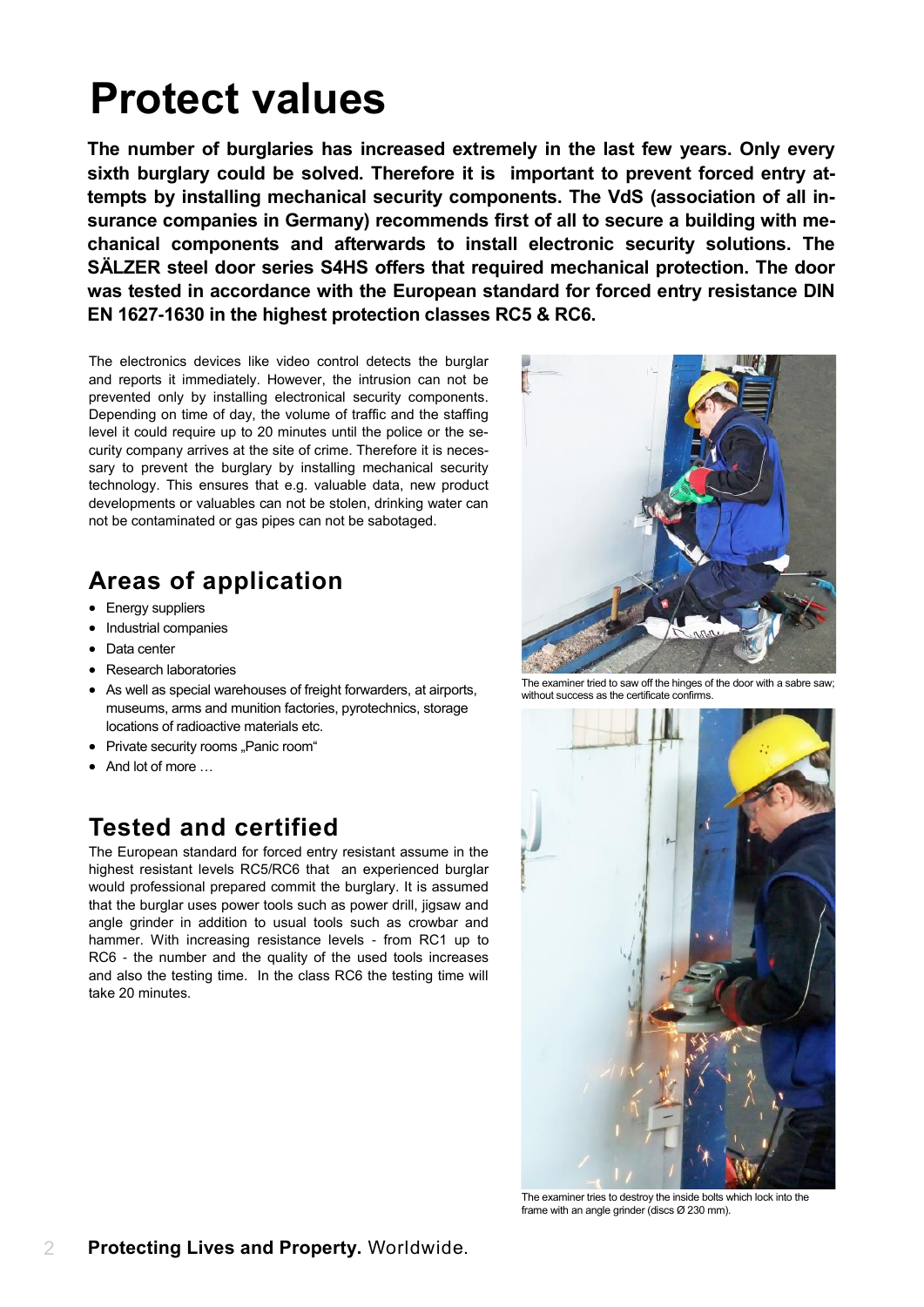

## **Flexible protection**

**The door can optional be equipped with 2 different lock variants:**

- **1. For the night, weekend operation or outside of business hours, the door can be closed with a bolt mechanism absolutely secure, protection level RC6 (standard).**
- **2. If necessary for daily operation a mechanical, electro-mechanical or motorized lock, single or multiple locking systems, could be installed additionally. Using this locks the door offers protection up to resistance class RC4.**

### **Technical data**

| <b>Material</b>                           | Multilayered steel construction.                                                                                                                                                                                                                                                                                                                                             |
|-------------------------------------------|------------------------------------------------------------------------------------------------------------------------------------------------------------------------------------------------------------------------------------------------------------------------------------------------------------------------------------------------------------------------------|
| <b>Variant</b><br>sizes                   | Single door: up to max. $2,000 \times 3,000$ mm                                                                                                                                                                                                                                                                                                                              |
|                                           | Double door: up to max. $3,500 \times 3,000$ mm                                                                                                                                                                                                                                                                                                                              |
| Attack side                               | Hinge side                                                                                                                                                                                                                                                                                                                                                                   |
| <b>Standard</b>                           | 1 bolt work with overall 5 massive locking bolts Ø<br>20mm.<br>• Electronical permutation lock incl. input keyboard<br>and operation lever.<br>Door leaf and frame are completely armour-plated,<br>protection against attacks with saw as well as against<br>cutting torch.<br>2-part heavy steel hinges, adjustable.<br>Tested and certified according to DIN EN 1627-1630 |
|                                           | in class RC5 & RC6.                                                                                                                                                                                                                                                                                                                                                          |
| Double door                               | Inactive leaf locking device with 2 bolts upwards and<br>downward with mounted lockable lever bolt.                                                                                                                                                                                                                                                                          |
| <b>Surface</b>                            | Primed for finishing on site.                                                                                                                                                                                                                                                                                                                                                |
|                                           | Optional: painted e.g. to RAL colour range, planked e.g.<br>$\bullet$<br>with wood                                                                                                                                                                                                                                                                                           |
|                                           | Optional: further locks additional to the locking<br>mechanism                                                                                                                                                                                                                                                                                                               |
| Optional:<br>locks for daily<br>operation | Mechanical, electro-mechanical or motorized locks, sin-<br>gle or multiple locking system, optional with self-locking<br>device.                                                                                                                                                                                                                                             |
|                                           | Also tested with emergency exit locks ("anti-panic func-<br>tion") according to DIN 179 and panic door locks DIN<br>1125.                                                                                                                                                                                                                                                    |
|                                           | Available with different hardware sets.<br>٠                                                                                                                                                                                                                                                                                                                                 |
|                                           | Tested and certified according to DIN EN 1627-1630<br>in class RC3 & RC4.                                                                                                                                                                                                                                                                                                    |
| <b>Additional</b>                         | Magnetic contact, bolt switch contact, floor seal and many<br>more.                                                                                                                                                                                                                                                                                                          |





Variant of a steel door series S4HS, with individual programmable electronical permutation lock and operation lever. Surface painted white, inside the door leaf are laterally 4 locking bolts and 1 locking bolt upward.